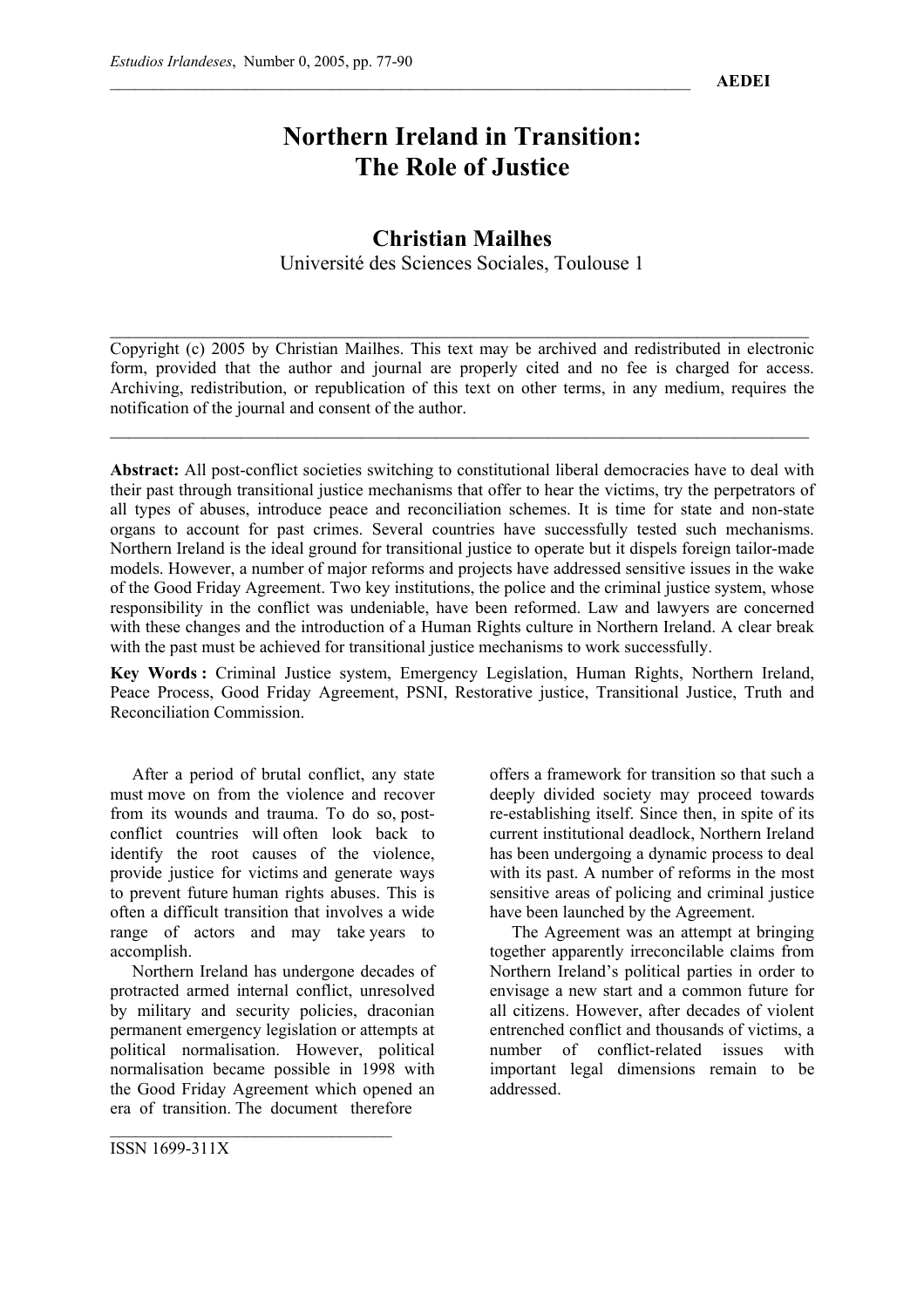In all states which have switched from authoritarian regimes or conflict-riven societies to constitutional liberal democracies, some form of transitional instruments has been put in place. It has necessarily required the intervention of legal mechanisms offering common neutral ground to respond to past conflicts. Since the 1980s, a number of states —following civil war, military dictatorships or communist regimes— have had to adopt a number of legal instruments to address the past which were part of a global scheme known as transitional justice. The aim is to hear victims' and survivors' demands for justice and reparations, bring redress for past wrongs, restore peace and confidence and ideally reconcile former enemies. Thus transitional justice is the process by which nations which have been submitted to a period of brutal conflict address past abuses with a view to reforming their society through institutional change. In most conflicts, gross abuses of human rights are committed, mostly against the most vulnerable, and it is essential that abuses should be confronted, otherwise the ideology behind past abuses may remain unchecked. That is why transitional states find it important to incorporate a number of different transitional justice mechanisms. The complex nature of human rights crises prove that dealing with only one factor of the past abuses will not bring about a peaceful transition or justice to the victims. Accountability for the past should be an important step towards peace in the future, especially between differing parties or communities within a state.

This paper will briefly explain how transitional justice has developed since the 1980s, how Northern Ireland offers a ground for such mechanisms to operate a transition towards normalisation and what changes are needed or have already been brought about. The legal world is of course at the core of transition in Northern Ireland as justice for all needs to be implemented in the context of a real change.

#### **1 – What is transitional justice?**

Transitional justice is a wide heading for all political and legal reforms led in the postconflict transition. It has focused attention and produced a huge amount of legal literature over the last twenty years. Therefore it is still new ground with teething problems that offer uncommon and transitory remedies to postconflict situations. However, it is different from ordinary justice which may be called upon to operate but which, in so many cases, may have been so tainted by years of violence that it also has to undergo a process of change. Transitional justice does not offer one global response to one specific situation but rather a number of solutions that may complement each other.

The concept emerged in the 1980s in Latin America when structured transition from military to civilian rule was established. Then a substantial production of academic literature on the "irredeemable state facing transformation" (Campbell et alia 2003: 334) which sought to analyze the political responses to radical change. From Latin American transitions, concern switched to Central and Eastern Europe in the wake of the fall of the Berlin Wall and to the transition framed by the peace processes in South Africa.<sup>1</sup> A number of questions were asked: how do we heal the past? how can the future be envisaged along new equitable rules if the past keeps haunting people's consciences? At the heart of all academic analysis of the new trend, there was a widespread awareness that the law and legal systems would be playing a most fundamental role to support and favour transition from a violent conflict situation or an authoritarian regime towards peace and democracy. The mechanisms put in place in periods of transitional justice can truly be considered as relevant remedies when democratically elected leaders replace dictatorial leaders and their draconian policies alleged to have been responsible for gross violations of human rights

In most cases of violent conflict, law was instrumental in creating and fuelling the conflict since law was used and abused by those in power. In other words, law was part and parcel of the conflict and certainly not a neutral or alien instrument to it. For years, ordinary law may have departed from its original function, being used 'ultra vires'<sup>2</sup> by those whose power rested on its enforcement. Therefore transition demands that new legal structures be set up, indeed new legislation has to play a dynamic part in the common demand for justice and change, emphasizing a clear and definitive break with the past. Law must be the foundation on which social renewal is being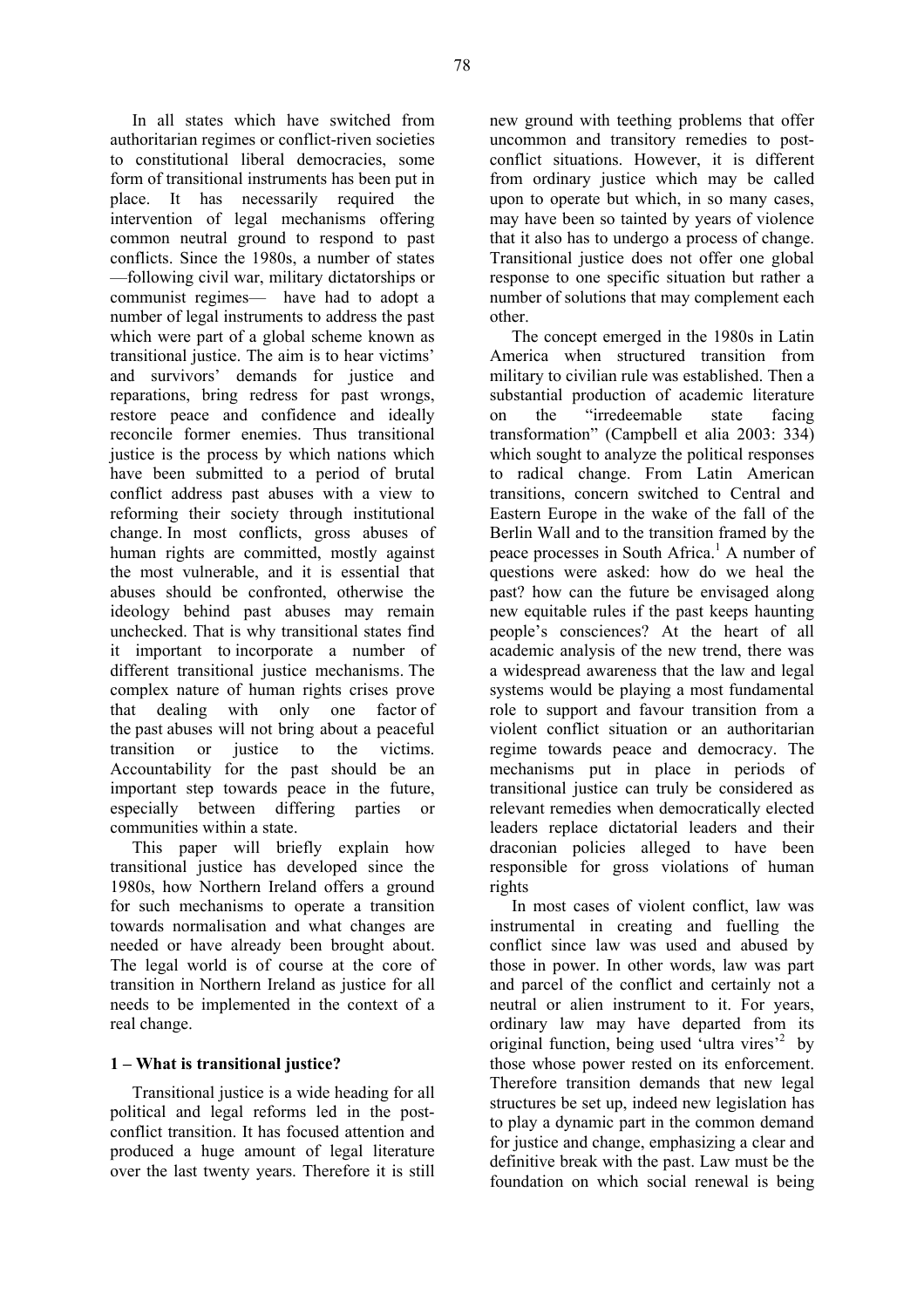established along fair and equitable principles in order to restore the confidence of all citizens. However, new legislation has to face a paradoxical situation: on the one hand, it has to maintain law and order while on the other, it has to play a dynamic role towards radical change. In a transitional period, the scope of political change is such that the paradoxical quality of law is extraordinarily amplified.<sup>3</sup>

Previous law and legal systems may therefore be a difficult legacy and a great demand for change can only be satisfied if neutral and international legal instruments are introduced. This is why international law offers a spate of principles alien to the parties involved in the conflict.

In societies in transition, international legal principles are necessary to design a legal framework not only to protect human rights but also to redress the past. It helps address what degree of democratic values will be used by transitional governments to acknowledge the grave violations committed by previous regimes. This will obviously raise such complex issues as truth telling to assess the past and how it will help reconciliation, how efficient trials can be in order to establish accountability and restore the confidence of the community across the ideological divide.

Moreover, the central issue for a state in transition is the institutional legacy, an area where law has played and will play a major role. Though the role of security forces has been railed in the conflict and should therefore be among the first state organs to be thoroughly reformed, the criminal legal system and the courts that operated it should also undergo drastic changes so as to send clear signals of a new beginning. The importance given to the law and relevant institutions in a situation of change must emphasize a sheer break between past and future. While peace negotiations are being conducted, it is difficult to frame new institutions from scratch without referring to pre-existing ones exercising the same functions. In most cases, new institutional organs are set up on the foundations of previous institutions. Therefore, it is preferable that transition should be a phase when new institutions are transformed, merging the old and the new, rather than reformed, as in South Africa.<sup>4</sup>

Therefore which international instruments deserve attention when seeking redress for past wrongs and envisaging new legislation? There are two kinds of sources on which to draw extensively: international humanitarian law and Human rights law. After the Second World War, the 1949 Geneva conventions launched the development of international humanitarian law, contemplating reparations for violations of civilians' rights and property in all sorts of armed conflicts.<sup>5</sup> International humanitarian law applies in cases of war and is often referred to by transitional justice experts. Under international law, there is a clear obligation to repair whenever states have violated human rights.<sup>6</sup> The other source of legal reference is Human Rights law established by international organisations in well-known instruments that have played a major role in the Good Friday Agreement negotiations and which were repeatedly referred to during the conflict.

Unlike Human Rights law, international humanitarian law directly addresses an armed situation whose responsibility concerns all participants therefore creating a challenge for each concerned since not only the state but all non-state actors as well are concerned. Since international humanitarian law addresses a war situation, it automatically admits the political dimension of the conflict which makes the state not the victim of the conflict but also an active participant. That's the reason why states facing internal conflicts try to avoid applying international humanitarian law until peace negotiations have started unless human rights violations become intolerable. In Northern Ireland, reference to international humanitarian law has been avoided even in the post conflict period.

Reparation is part of transitional justice. It is a very broad term that may address legal, psychological, moral and financial evils suffered by the victims. In transition periods, reparatory justice is expected to bring redress to victims as it implies rectification of past wrongs. However, the question of reparatory justice is a complex issue raising debates between compensating victims of past state abuses and the state immediate or future political interests. The obligations under international humanitarian law "regarding reparations to abused victims of other states led to the national obligations to compensate citizens for violations" (Teitel 123). Then transitional reparatory obligations have been decided in purely internal conflicts. In accepting to pay reparations, the successor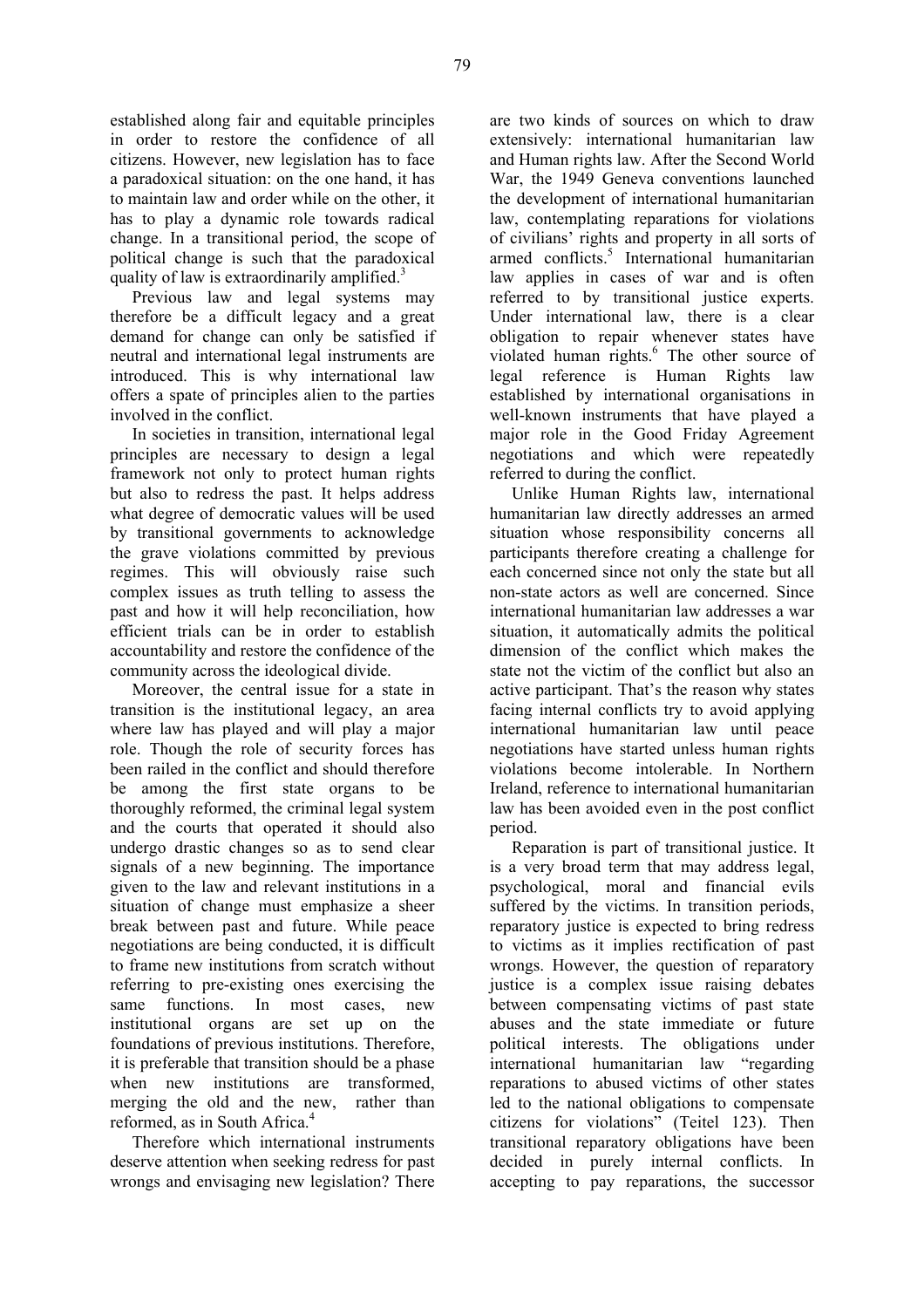regime takes responsibility for the past regime's abuses. Transitional reparations aim at restoring victims but they also seek to restore a balance that was disrupted by the previous regime. This has been the case in several Latin American countries (Chile, Honduras, Argentina). Moral reparations sought to restore the victims' dignity, repair the humiliation inflicted on them and rehabilitate their reputation and equal status in the public opinion. The function of law is to advance transition in periods of radical change: law does so when it recognizes the state's past wrongdoings, restores victims and reestablishes the legal system. However, the time factor has to be taken into account since "with the passage of time, reparatory projects move farther from the traditional model of corrective justice. After time, wrongdoers don't pay; innocents do" (Teifel, 141).

Indeed, transitional justice offers a broad framework to the many types of political and legal changes occurring in the transition between conflict and reform. Problems may arise from the conflict-related legal institutions as well as from legal and ethical dilemmas pertaining to the post-conflict era. A number of mechanisms have been used throughout the world to bring about reform. Some of the most common transitional justice mechanisms have been to:

- Try perpetrators in a court or war crimes tribunal for the crimes committed during the crisis.
- Offer reparations to all those who suffered abuse.
- Set up truth and
- reconciliation commissions.
- Remove those who violated human rights from office.
- Promote civic education on transitional justice and human rights.
- Inform the public on transitional justice mechanisms and facilitate consultation and brainstorming workshops.
- Reform institutions whose agents abused human rights.
- Identify and promote structural changes within companies that collaborated or benefited from collaboration with past dictatorships.
- Have officials acknowledge past abuses and offer an apology.
- Declare blanket amnesties.
- Control of future judicial and governmental institutions.
- Provide psychological support to survivors of human rights abuses and their perpetrators.
- Provide measures to implement disarmament and reintegration for former fighters.
- Conduct cleansing ceremonies or organise events of artistic expression to promote reconciliation and reintegration of perpetrators and victims in society.

Certain mechanisms and combinations of tactics are more effective in some countries than in others, depending on whether their history involved civil or international war, or a brutal leadership that tortured the population. Each country's experience with human rights abuses is different and its cultural context also causes variation in the transitional tactics employed.

It will therefore be informative to discover what mechanisms have been put in place in Northern Ireland.

# **2 – Northern Ireland in transition**

Northern Ireland offers ideal ground for transitional justice. The Good Friday Agreement is a transition document allowing to go through the uneasy threshold between past and future. It offers a legal basis for change at different levels (political, institutional, social legal) in a normally peaceful and stable transition. Change was also highlighted by the actual participation of former alien elements now drawn to the centre of decision-making organs. Though transitional justice strategies have applied elsewhere (mostly in Latin America, Central Europe and of course in South Africa), it seems Northern Ireland remains a case apart and that foreign transition models cannot be adopted so easily. Indeed Northern Ireland stands as a unique case: first of all, the conflict was fought under the umbrella of the British government offering a democratic model of government, and on the other hand, the various political protagonists to the Agreement have never fully committed themselves to implement the provisions they supported. The transition period in Northern Ireland is tragically haunted by history: the break with the past has not yet been completed, which explains why it is so difficult to move forward. The transition is in a deadlock, the institutions are suspended, all the reforms that have been launched have been severely criticised, the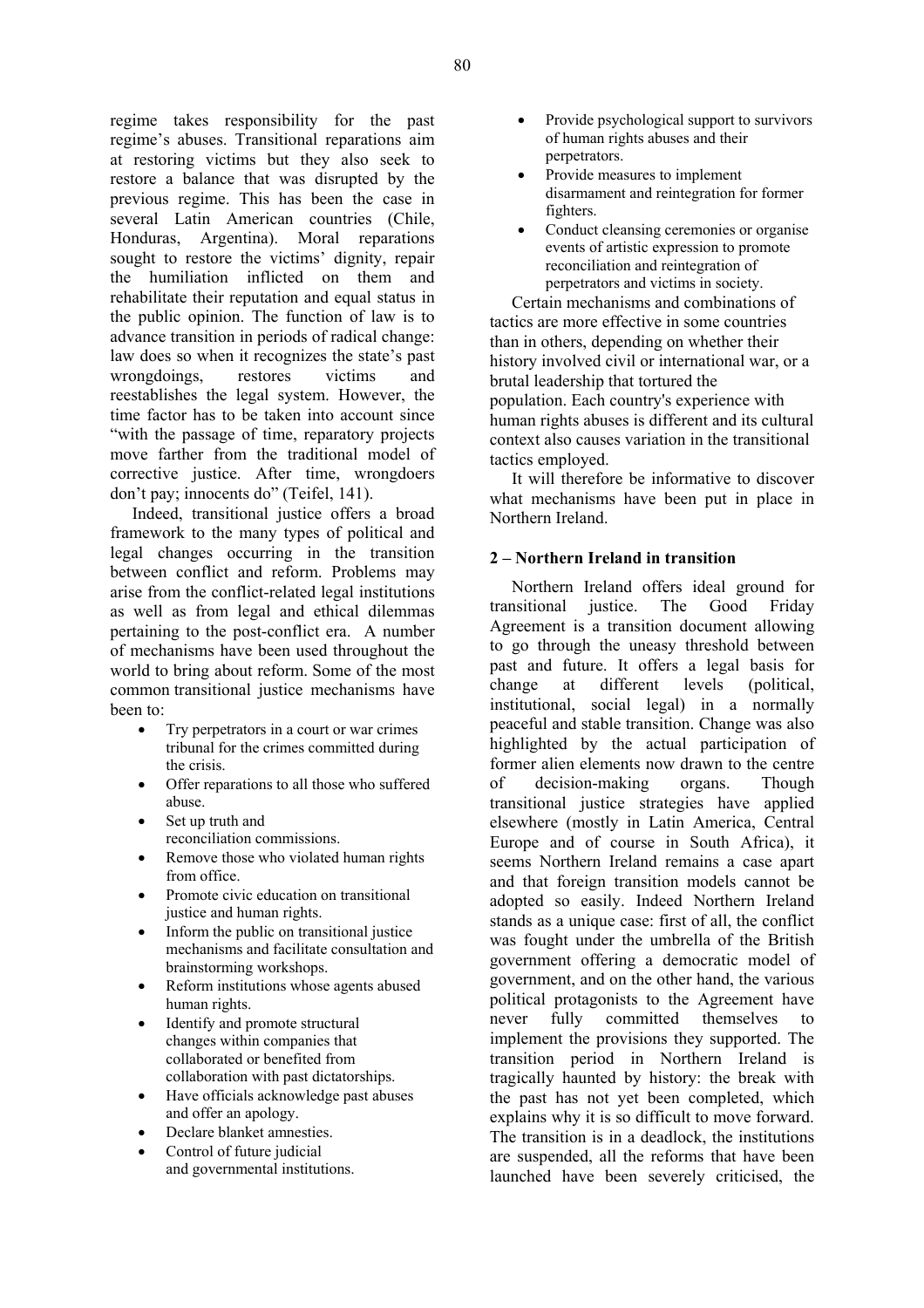work of the Human Rights commission and the drafting of a Bill of Rights bitterly decried by some quarters. This is a paradoxical situation: why is it that unlike most countries going through a phase of transition, Northern Ireland seems to find that period more problematic despite a liberal democratic tradition. In fact, transition is not easy for two major reasons: probably because of the nature of a very violent conflict whose protagonists have tenaciously bargained the terms of the Agreement until the very end while being encouraged to proceed by the British and Irish governments. Secondly, the state's failure to acknowledge past mistakes and abuses committed by its institutions and agents. The role of the British state is ambiguous indeed since it was both a participant in the conflict though it managed at the same time to reach an agreement about an internal conflict that took place on its own territory. As the state could not clearly admit it, it placed itself above it. For the state, political violence simply amounted to criminal activity which required a tough immediate security response. That may be one of the reasons why international humanitarian law was eschewed from public discourse during the conflict in spite of occasional references to a war situation both by the state and paramilitary factions. The latter persistently referred to the war rhetoric without mentioning humanitarian law, which may have been the consequence of their own ignorance or simply because it would have limited their military actions.

As long as the peace process had not made much progress, the British government could not adopt humanitarian law completely for it had not ratified two 1977 Protocols to the Geneva conventions concerning unconventional armed conflict.<sup>7</sup> However, other humanitarian legal instruments were available during the Troubles and the NGOs which appeared in Northern Ireland throughout the 1990s referred to different humanitarian documents which were not necessarily influenced by humanitarian law. For the state, the security problems were different from political ones: political violence was therefore criminalised as the state pretended such behaviour could in no way have political motivation, thus denying the existence of an armed conflict and any logical reference to the law of war.

However, the British government indirectly did admit a number of institutional failings which the proposed reforms in the Agreement tended to redress such as the police, the criminal justice system and a better protection of individual rights. As in all societies in transition, the Agreement tended to make proposals on how to deal with the past and the institutional legacy. Unlike other countries in a similar situation, Northern Ireland was not the result of a dictatorial regime but the problem actually lies with determining the responsibility of all participants in the conflict (state and non-state agents).

In most post-conflict societies, emphasis is laid on moral and criminal accountability as part of the conciliation and sometimes of the Agreement. In Northern Ireland, the Agreement only makes limited reference to the past through these words: "The tragedies of the past have left a deep and profoundly regrettable legacy of suffering.", which created so much anger and frustration among the victims of the conflict. This may be explained by the parties refusing to get involved further in assessing the past, a process by which they would have more to lose than gain. Contrary to South Africa, where transition was considered as a case in point by Northern Ireland reform commissions, the Agreement does not recommend a specific instrument to assess the past such as the Truth and Reconciliation Commission in South Africa, simply because there was no consensus among the signatories. In South Africa, an amnesty became part of the transition agreement in exchange for truth and reconciliation. The 1993 Constitution entitled 'National Unity and Reconciliation' provided "In order to advance such reconciliation and reconstruction, amnesty shall be granted in respect of acts, omissions and offences associated with political objectives and committed in the course of the conflicts of the past".<sup>8</sup> In addition, the Constitutional Court held that amnesty should include the clarification of past political crimes and their reparation, so the two were irremediably connected.<sup>9</sup> This form of transitional redress became an alternative to punishment since criminal sanction would not be suitable for transitional practice. However, if the past was ignored despite its stark human rights abuses, Paragraph 2 of the Agreement makes provision for the future with the entrenchment in UK legislation of the European Convention on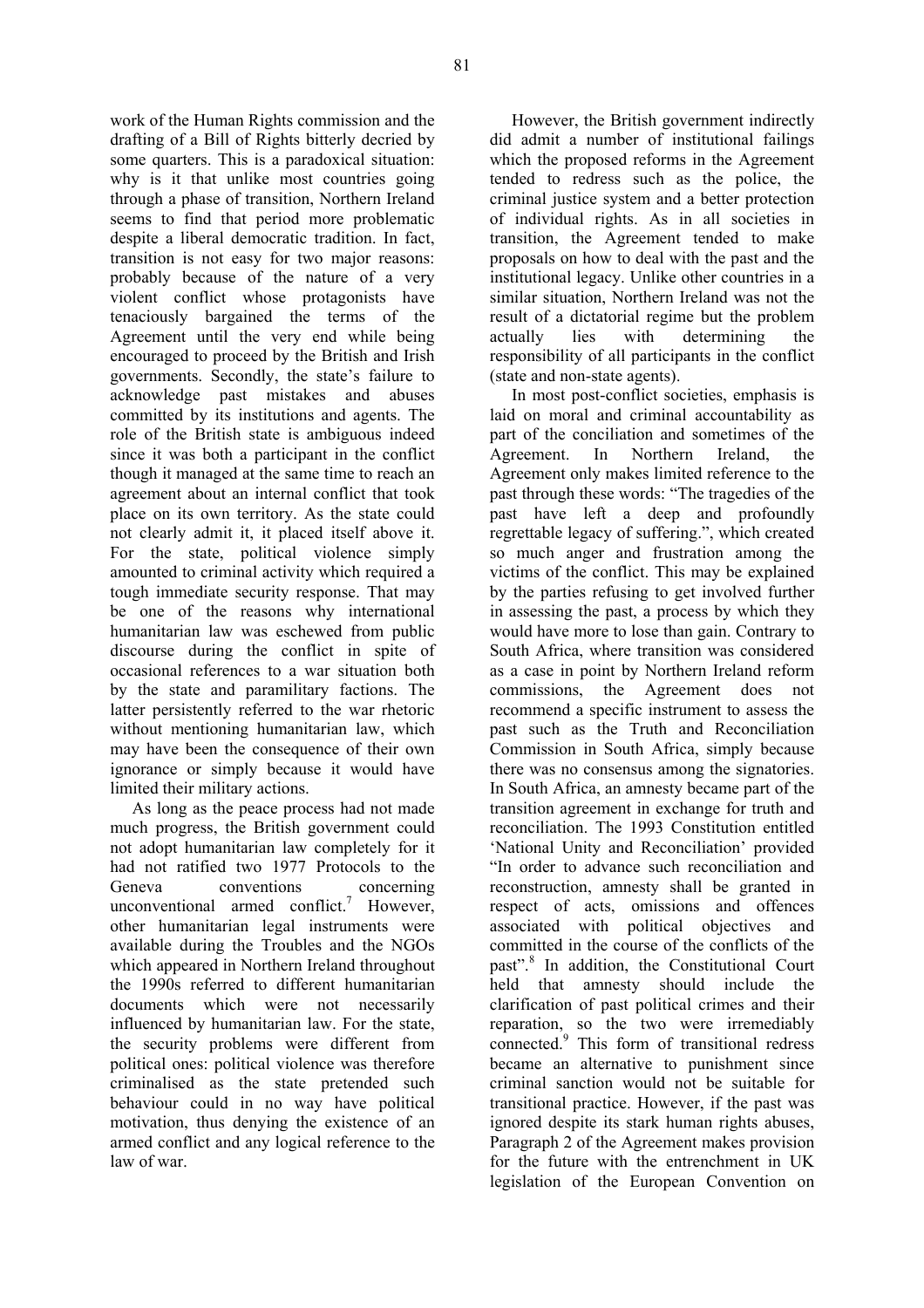In spite of such reluctance a number of measures have been carried out in Northern Ireland, going from thorough reforms of the police and criminal justice systems to other transitional justice mechanisms aimed at remedying a number of issues. For example, outside the frame of the Agreement and under repeated pressure from families, NGOs, and human rights organisations, the British government accepted to investigate the past by setting up the Saville inquiry<sup>10</sup> into the Bloody Sunday shootings of 30 January 1972 in Londonderry and by agreeing with the Irish government to appoint Canadian judge Peter Cory to reexamine eight murder cases involving alleged police collusion on both sides of the border.<sup>11</sup> Judge Cory was empowered to recommend a public Inquiry whenever necessary. This was a poor acknowledgement of what the past had been which leaves aside a number of sensitive issues that should have been openly addressed, among which draconian emergency legislation but into place as early as 1922 and never repealed since then. Broader transitional justice debates are now underway. For the time being, various transitional justice initiatives have been, with or more less success, launched or completed, such as:

- a) decommissioning of weapons by paramilitary organisations, mostly the IRA.
- b) the release of political prisoners as announced by the Belfast Agreement,
- c) court cases focusing on state violence such as those taken to the European Court of Human Rights, $^{12}$
- d) the creation of a Human Rights Commission whose work has consisted in assessing the needs, developing a Human Rights culture, raising awareness as to individual rights. It has also launched a vast consultation campaign across Northern Ireland to establish the needs and draft a Bill of Rights for Northern Ireland, $^{13}$
- e) the completion after three years of the hearings of the Bloody Sunday Inquiry,
- f) the release of the Steven's Inquiry into police collusion concerning the murder of Pat Finucane,
- g) the official report from appointed Canadian judge Peter Cory as to whether further inquiries into additional cases are needed, especially the sensitive cases of two murdered solicitors, Pat Finucane and Rosemary Nelson, for allegations of collusion between security forces and loyalist paramilitaries,
- h) a wide consultation process by the 'Healing Through Remembering Project' regarding methods and strategies for dealing with the past.<sup>14</sup>
- i) the Chief Constable's call for a truth commission, claiming that he did not have the resources to investigate all the unsolved cases,

On the whole, the reluctance to address the past is obvious in the way the victims of the conflict have been dealt with. Measures to investigate such a vast sensitive area had been taken before the Good Friday Agreement was signed and lip service paid to them in the Agreement without formal provision to deal with them: "..it is essential to acknowledge and address the suffering of the victims of violence as a necessary element of reconciliation". Perhaps the launch of the Bloomfield Report roughly at the same time was a gesture that compensated for this failure. The Victims Commissioner, Sir Kenneth Bloomfield established the needs of the victims, which was the first time a public official had done so in three decades.<sup>15</sup> Yet his Report was criticised for failing to recommend a Truth and Reconciliation Commission for Northern Ireland and not emphasising clearly enough the experiences of victims of state violence during the Troubles.16 A limited number of victims or survivors or their representatives demand that their plight be acknowledged, their voices heard and reparation awarded. In Northern Ireland as in all countries riven by decades of conflict, there is a strong need to articulate personal traumatic experiences through a legally structured instrument, without which peace and reconciliation will not be complete. Those whose lives have been severely affected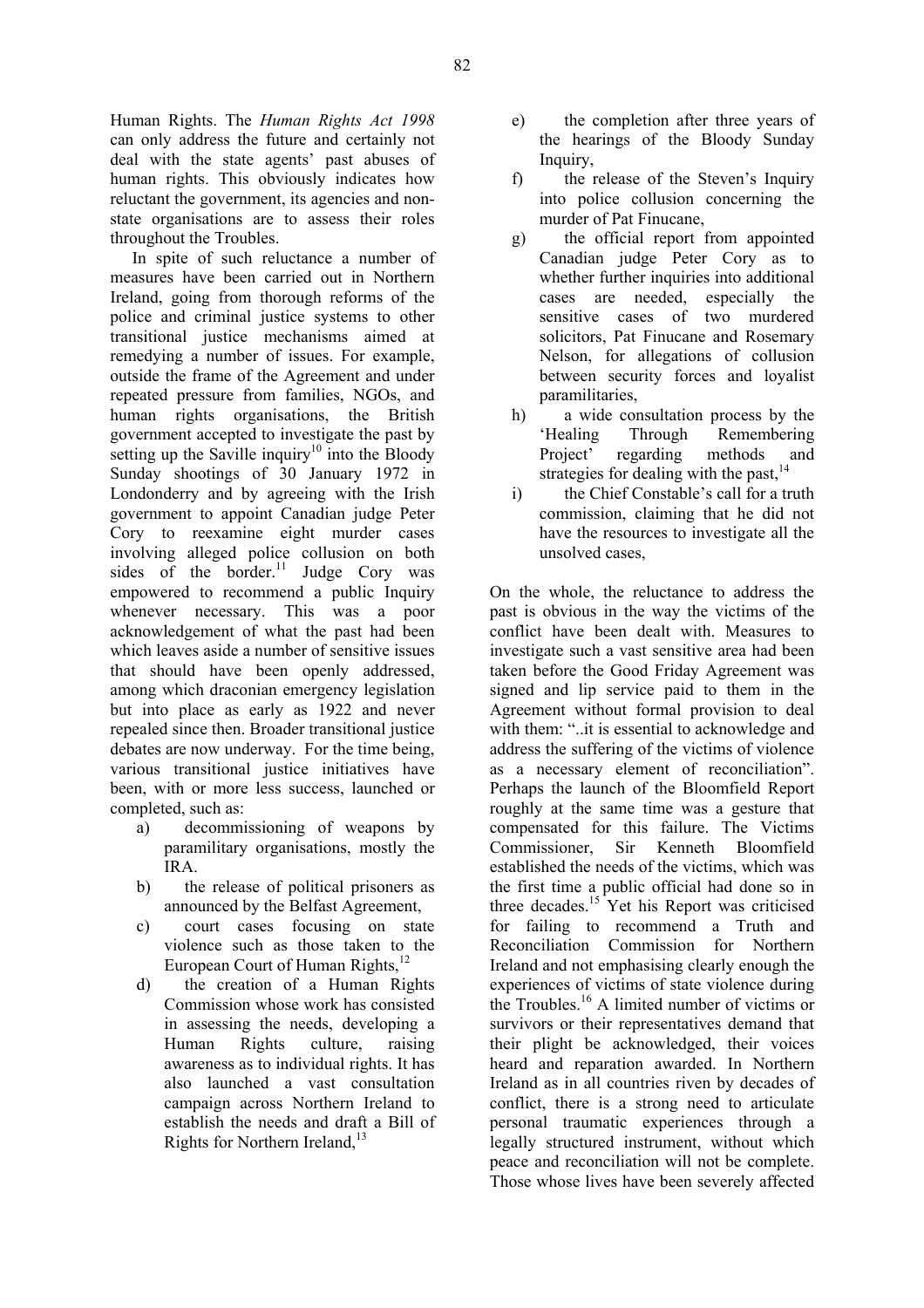by state agents do feel particularly abandoned and have therefore turned to the European Court of Human Rights to vindicate their rights and seek redress. In a series of cases referred to the Court since April 1998, the European Court found in all first four cases in which twelve people were killed that the procedures for investigating the use of lethal force by RUC officers failed to meet the requirements of the European Convention for Human Rights.17 It is worth underlining that once again the response to respond to a painful demand did not come from the local courts but from alien organs. Among the cases submitted by the families of the victims to the Police Ombudsman of Northern Ireland, Mrs Nuala O'Loan, four were examined in which it was found that the RUC failed to conduct a proper and thorough investigation.<sup>18</sup> Such decisions show that a number of victims expect the state to create relevant structures that will answer their questions and help unearth the truth.

However, it seems difficult to carry out new investigations into hundreds of unsolved cases owing to a lack of human and financial resources. This is what the Chief Constable, Hugh Orde, made quite clear when he supported the creation of a Truth and Reconciliation Commission on the South African model since his: "reformed force could not cope with the growing demand to reopen some of the most emotive and politically sensitive cases".<sup>19</sup> He stated there was little hope that many of the 1800 cases involving loss of life would ever be closed. This proposal had previously been suggested by the Chairman of the Policing Board, Professor Desmond Rea, as part of a move "to reconcile the losses of the past and embrace the future".<sup>20</sup> He went on : "There are people on both sides who have lost lives. There are people who have been injured and there is a deep sense of hurt. Therefore a commission is the proper way to take account of that hurt but also to seek to find a way forward than the road that we appear to be embarking".<sup>21</sup> Professor Rea was alluding to the high cost of the Saville inquiry into the Bloody Sunday shootings and to the fact that the pressure was building up for further judicial inquiries into state collusion with loyalist paramilitaries. $2^2$ Reaction to Rea's proposal was very negative. Unionist hostility focused on the issue of amnesty but more or less, and for different reasons, all political parties refused the idea of

a Truth and Reconciliation Commission. The time was premature for, unlike South Africa, the dispute was not settled yet.<sup>23</sup> Some may fear to have to confess to past crimes and unacceptable practices under Human Rights standards. On 28 May 2004, the secretary of State for Northern Ireland, Paul Murphy, announced that he would be visiting South Africa on a fact-finding mission to study how the country had dealt with the past. Advocacy of the South African model for dealing with the past in Northern Ireland can be traced back to the years when the Truth and Reconciliation Commission began its work. After his factfinding mission to Africa, Paul Murphy underlined three prerequisites for dealing wit the past : "First, the conflict must truly be over. Then whatever methods were finally used to deal with the past "must come from the whole community and enjoy a consensus of support" **—**finally, there is a need for a shared vision of the future. $24$  In South Africa there was a consensus that apartheid had been wrong and that the quest for majority rule was justified in terms of democratic principles. Brian Feeney, one of the co-authors of "Lost Lives" commented upon the announcement of Murphy's trip to Africa: "There have been about forty truth and reconciliation processes around the world in places like South Africa and Peru. The only time they have worked is when the conflict has definitely come to an end. That is not the case here".<sup>26</sup>

There is a fear indeed that such a commission might block inquiries into controversial killings. In April 2004, the British government accepted Judge Cory's recommendations that they should be inquiries into three of the four cases investigated in Northern Ireland. After postponing the decision of an inquiry into the Finucance case, the government is now placing roadblocks on the way to a full public inquiry into the case. Suspicion that the government might try to cover up security-force collusion with Loyalist paramilitaries in this case might be one major reason why the nationalist community has not enthusiastically supported the creation of a Truth and Reconciliation Commission. The reason why the government might be favourable to the principle of setting up a Commission would be to address the various issues creating frustration and discontent under the umbrella of a broad healing mechanism that would override all the objections raised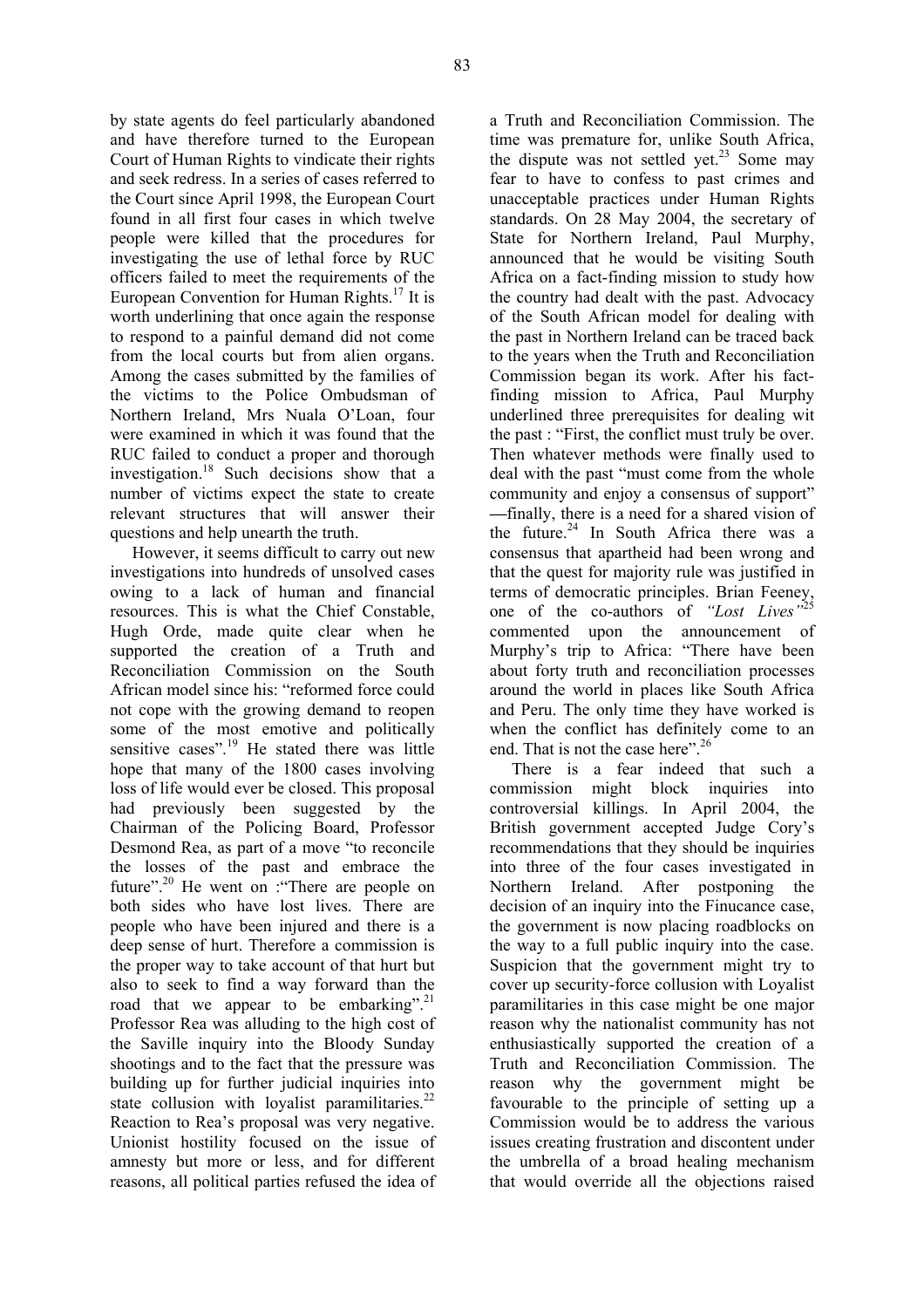against such an instrument. The government has repeatedly mentioned that a piecemeal treatment might be lengthy and inefficient and envisages a global solution as a breakthrough that would complement the expectations of the Good Friday Agreement. The reasons why the British government is now looking at South Africa as a possible model for Northern Ireland is that the country has undergone an unexpected transition to democracy which all the supporters of a political solution might see as a possible model to draw from. Chief Constable Hugh Orde raised the idea of an amnesty for troubles-related crimes and suggested a mechanism to achieve closure over deaths during the Troubles, which the unionist community dismissed with contempt. $27$ However, while some victims groups and political parties are unfavourable to a local Truth and Reconciliation Commission, a growing pressure for some such mechanism has been building up in Northern Ireland especially among local NGOs supporting the victims. Locally organised victims groups have started supporting the victims by helping them 'tell their stories', something a Truth and Reconciliation Commission would do. The government has actually been overtaken on this point. Creating a formal mechanism would mean that the government would officially commit itself to looking at the past. Or is it mere lip-service without much future involvement to address past failings? Turning to South Africa is a way of legitimising the government's response to deal with the past. But there are substantial differences between the two systems. Those who today are reluctant to introduce such a mechanism will not be ready to come forward and admit participation in crimes, whether they be former paramilitaries or security members. Moreover, prosecutions for such crimes remain unlikely, which means that without a mechanism for telling the truth and heal the past, frustration and suffering will linger on for thousands of people. No creation of a Special Court has either been suggested where conflict-related abuses would be tried.

Another area where the Agreement directly addressed the past concerns the early release of prisoners convicted in Diplock courts.28 This decision could amount to an amnesty which is a classic post-conflict scheme which created anger among the survivors or the victims' close relatives. In addition, frustration is still

high as far as the juryless trial mechanism is concerned. While the security forces have been responsible for hundreds of deaths, sometimes of innocent victims, during the Troubles (and some in highly dubious circumstances), especially in the 1980s when a 'shoot-to-kill policy' was allegedly implemented, very few of them have been prosecuted and a handful only have been convicted and sentenced for such human rights abuses. Cases of collusion with loyalist paramilitary organisations have also been discovered. This sharply contrasts with the thousands of suspects prosecuted in the juryless (and ordinary) criminal courts, not to mention several 'supergrass' trials staged by the police in the 1980s which sent scores of innocent people to prison and brought disrepute on the administration of justice. These failings suggest that a substantial number of deaths by the police and the army has been unsolved by the courts. The legal system did not duly perform its function either. Consequently, it was highly urgent to reform the police force whose abuse of powers and lethal force and interrogation methods had been denounced during the Troubles both by Amnesty International and the European Court of Human Rights.<sup>29</sup> The police reform was carried out by an independent commission, the Patten Commission<sup>30</sup> whose report launched new legislation to institute the Police Service of Northern Ireland  $(PSNI)^{31}$  Following the Report, the reform was based on two major principles: accountability to the law and the community highly symbolized by the creation of the District Policing Partnerships and independence from the state and politicians by "serving the people by upholding the law that protects the rights and liberties of every individual citizen". $32$  As he acknowledged the failings of the past due to unlimited powers granted to the police, the Patten report quoted Lord Scarman reporting in 1981 on the Brixton disorders : "the police officer must act within the law; abuse of power by a police officer, if it allowed to occur with impunity, is a staging post to the police state".<sup>33</sup> The police reform has been implemented and created tensions across the community divide owing to the reduction of staff and the new 50:50 recruitment policy. Yet, the number of catholics in the police service now stands at  $16,3\%$ .<sup>34</sup> This was a substantial reform which should according to Chris Patten offer Northern Ireland "the most rigorous system of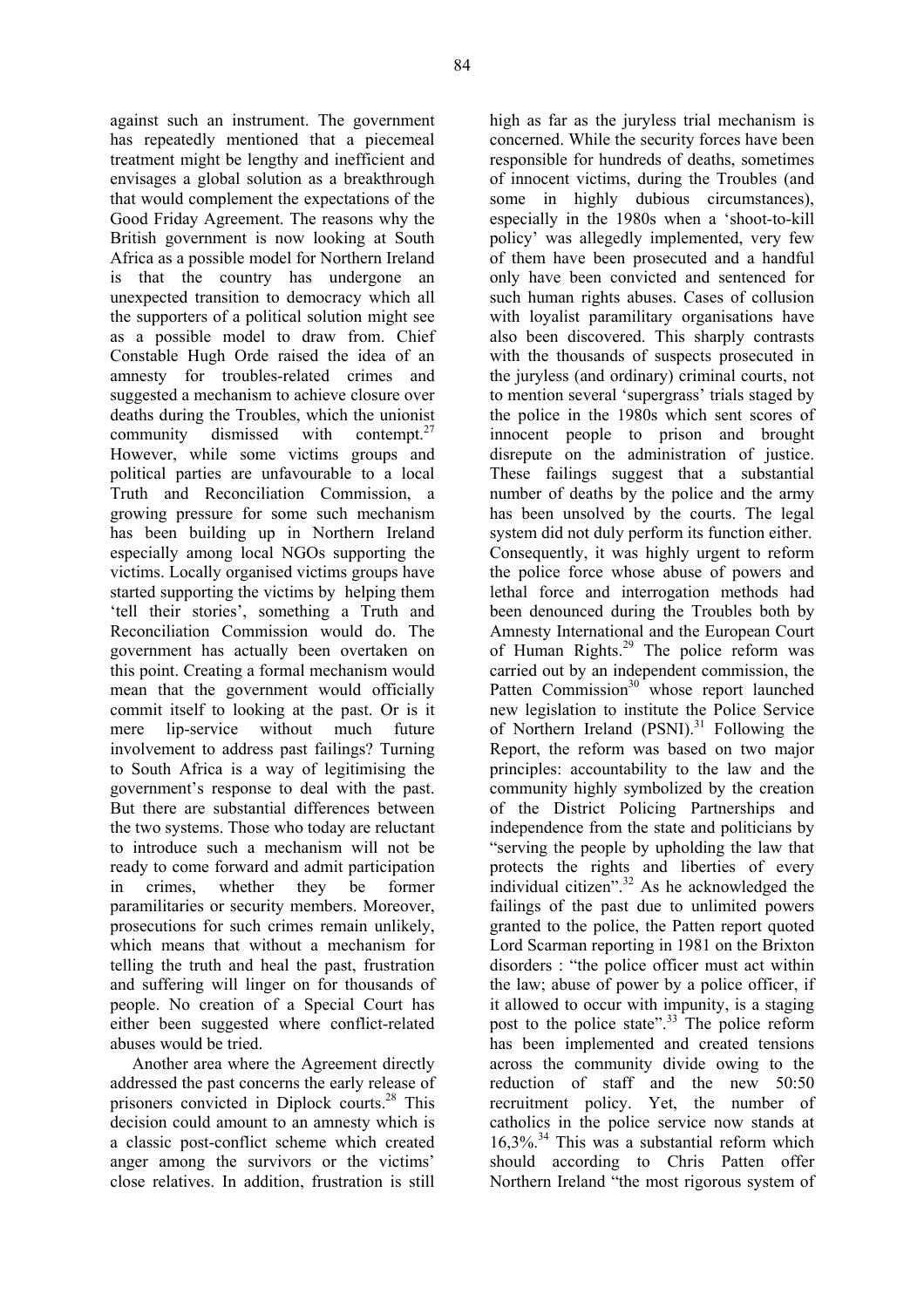independent civilian oversight in the world".<sup>35</sup> In addition, the office of the Police Ombudsman was created to deal with complaints against police forces. It has also shown independence in the Report in the Omagh bombing.

Though more ambitious or radical measures could have been taken to address the past, this will only be possible when consensus has been reached, that is when political conflict will definitely come to an end.

## **3 – Lawyers and the courts**

As has been said, several mechanisms are being operated towards assessing the past. The criminal justice system also needs cleansing in the post conflict era. In Northern Ireland, the criminal justice system which had been at the centre of controversy and discontent throughout the Troubles is in the process of being reformed. Some considered it as a tool of coercion in the hands of the state while courts had no choice but apply statutory legislation. The latter, both at an instrumental and ideological level, had also been a recurrent area of controversy. Ever since the inception of Northern Ireland, law has mostly had a repressive role to prohibit political violence and bring sanctions on criminal offenders. The *Civil Authorities (Special Powers) Act 1922*, derived from previous martial law enforced over the whole of Ireland since 1914, sought to deter any kind of criminal activity and gave unlimited powers to an armed police force with extraordinary powers of arrest, search and detention. Even tough such powers "were not formally directed against Roman catholics and Republicans, it was common knowledge that it was against them and them alone that it was directed and used" (K.Boyle, T.Hadden, P.Hillyard, 7). Many commentators believe that such measures have fuelled a sense of discrimination and frustration which eventually led to spiralling violence. The main feature since the 1970s has been to criminalise all paramilitary activity to avoid considering it as political and obtain changes in the ordinary criminal law in order to prosecute and convict those suspected of political violence. Thus the major emergency statutes, the *Northern Ireland* (*Emergency Provisions*) *Acts 1973*, reviewed in 1878-87 and the *Prevention of Terrorism Act* passed in the wake of the Birmingham bombings in November 1874,

reviewed in 1989, created a number of 'new' criminal offences, allowing the police to arrest people on more broadly defined grounds and detain them for longer periods than previously allowed under the ordinary law, allow confessions to be accepted more easily, suspend trial by jury for scheduled offences and give the executive power to exclude people from one part of the United Kingdom without prior hearing. The army was also increasingly used to support the police. Many observers have contended that there was no reason for making emergency legislation permanent from 1932 onwards. However, this strategy remained legal. It enforced general criminal laws to prohibit activities such as murder, causing explosions and armed robbery.

The three decades prior to the GFA witnessed recurrent controversy over security force abuses. Situations abound in which the police or the army had exceeded or used their powers in apparently biased or partial fashion. They include questionable interrogation practices in the 1970s which led to investigations by Amnesty International as has already been mentioned, the use of lethal force by the security forces in which over 350 people were killed, $3^6$  subsequent concerns about an alleged 'shoot-to-kill' policy, concerns about supergrass trials, about abusing arrest powers to gather information, reports of collusion between elements of the security forces and loyalist paramilitaries, targeting and harassing of those living in nationalist areas. The recurrence of these claims and the fact that many still remain unsolved suggests that the rule of law did not prevail in Northern Ireland. Though the responsibility of both loyalist and republican paramilitaries for civilian deaths and injuries was clearly greater that that of the police or the army, $37$  it must remain a matter of concern for those who consider the rule of law as a central value in a democratic society. The words of Manchester policeman John Stalker, appointed to investigate a series of deaths resulting from security force action in Armagh in 1982 revealed that actions that exceeded available powers will not be frowned upon provided they produced results and did not injure too many innocent people: "I never did find evidence of a shoot-to-kill policy as such. There was no written instruction, nothing pinned up on the notice board. But there was a clear understanding on the part of the men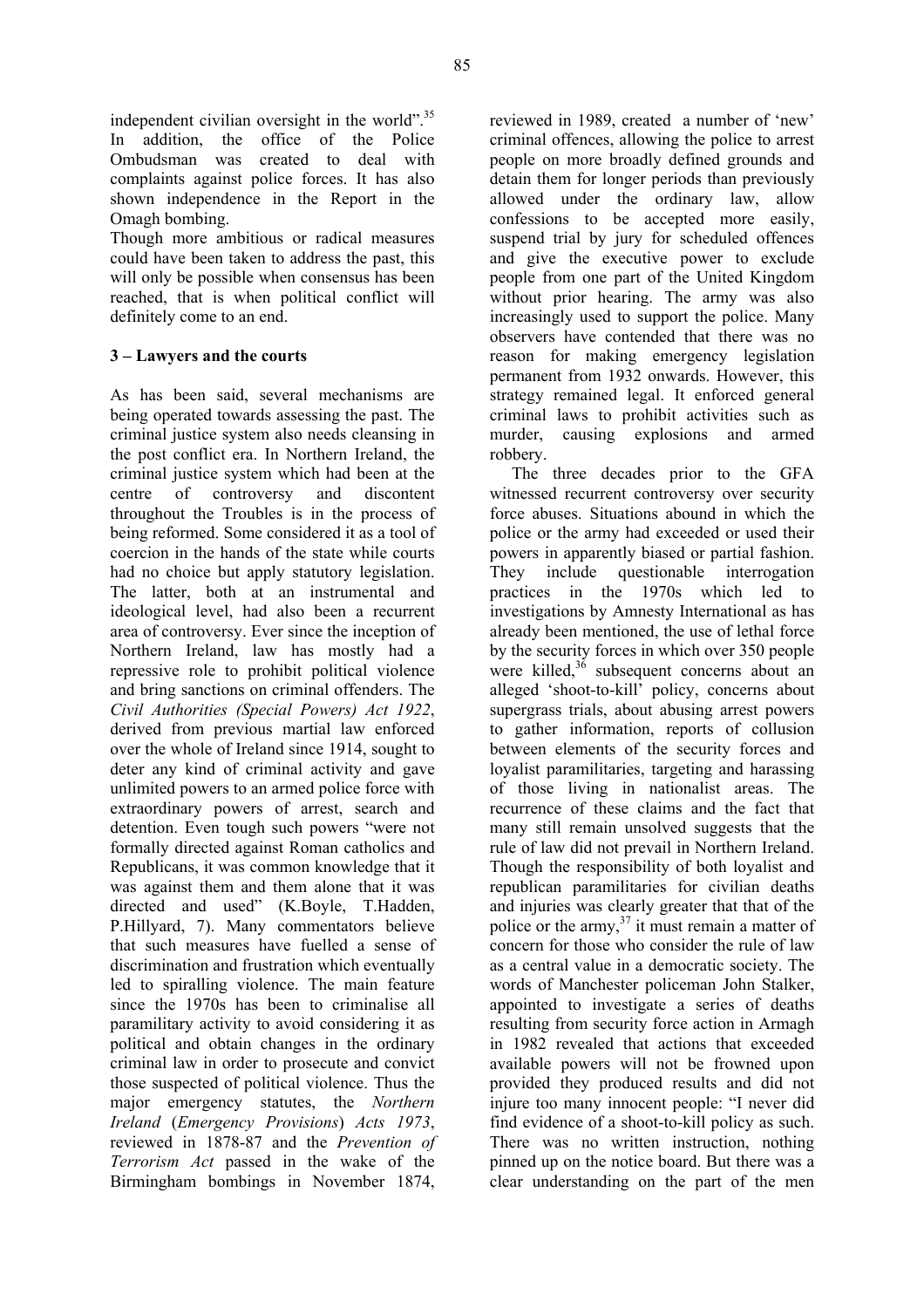whose job it was to pull the trigger that that was what was expected of them".<sup>38</sup> The mechanisms to redress security force abuses in order to reassert the values of the rule of law and minimal use of force by the state were lacking. Courts brought little satisfactory remedy given that the legal standard for much disputed state action was the vague notion of "reasonableness", meaning that the intervention of a police constable or soldier to prevent a crime or arrest someone on suspicion must be reasonable.

As a rule, most Northern Ireland's lawyers have through accident or choice eschewed work related to the conflict. Both the Law Society and the Bar Council have avoided making comments on changes in the law or sending submissions to some inquiries looking at anti-terrorist law, which according to many British and international human rights observers "brought the law into disrepute by undermining the extent to which it complies with rule of law principles and international human rights standards".<sup>39</sup> Concerning the murders of two well-known solicitors, Pat Finucane and Rosemary Nelson, the Law Society of Northern Ireland eventually passed a motion, urged by growing criticism, to press for a fuller investigation into the deaths of their colleagues. Northern Ireland's lawyers distinguished themselves for their 'tepid' response to the Finucane murder according to the 1993 Report of the Lawyers Committee on Human Rights.<sup>40</sup> Research has shown that a relatively small number of lawyers have been working on cases related to the conflict. $41$ According to a barrister, a core of only twelve counsel were regularly involved in such cases.<sup>42</sup> It has been alleged that the reason why lawyers are indifferent to sensitive cases because they wish to protect their independence by not taking sides but there may also be an element of fear for their safety and their families'. So they maintain a neutral position aloof from the highly volatile circumstances of Northern Ireland which have for so long affected and undermined the legal institution.

All the same, the judiciary has been ostracised for its partial administration of justice in a sectarian society. Under section 5 of the *Government of Ireland Act 1920*, the courts had the power to invalidate local legislation that might be discriminatory to one section of the community on religious grounds.

The Northern Ireland courts failed to challenge the inequalities imposed on the minority. However, since the early 70s, successive governments have tried to use law not just to prevent and punish political violence but also to produce political and social change which might bring about greater social consensus. The judiciary in NI have had to make do with emergency legislation and those who were brought to court under this legislation. Judges had to deal in turn with the treatment of internees, the circumstances in which confessions had been obtained before trials, supergrass trials, the curtailment of the right of silence and access to defence lawyers; as well as the legality of the use force, including lethal force, by the security forces. Judges have responded to these issues by showing a clear abhorrence of terrorism and a belief in the right of society to prevent and punish it. They have themselves, as the guardians of the law, been the targets of paramilitary attacks in which several of them died. Throughout the years of conflict, they have tried to maintain judicial independence, especially in the supergrass episode when it was admitted by the Northern Ireland Court of Appeal that the credibility problems of the so-called 'witnesses' had been underestimated or that corroboration requirements had been misapplied. Their decisions show clearly that they did not always reach similar conclusions.

Northern Ireland judges have been criticised for their lack of exacting scrutiny of cases where the police and army had used lethal force. In all cases, allegations of the use of 'reasonable' force are more than doubtful and only a handful of security force members were convicted of murder for killings committed while on duty. Acquittal rates ran at over 80%, which has discouraged the bringing of prosecutions from the victims' close relatives. Of course, a case in point remains Lord Justice Gibson's comments when, acquitting several police officers of murder of alleged republican paramilitaries, he praised them for bringing the dead men to justice and "in their case the final courts of justice". $43$ Given the anti-terrorist legislation and policy and the sensitive cases they were called upon to handle, it was hard for the judiciary, no matter how rigorously independent, to preserve an image of equal justice. The cases of security forces personnel enjoying some implicit level of immunity while dealing with terrorist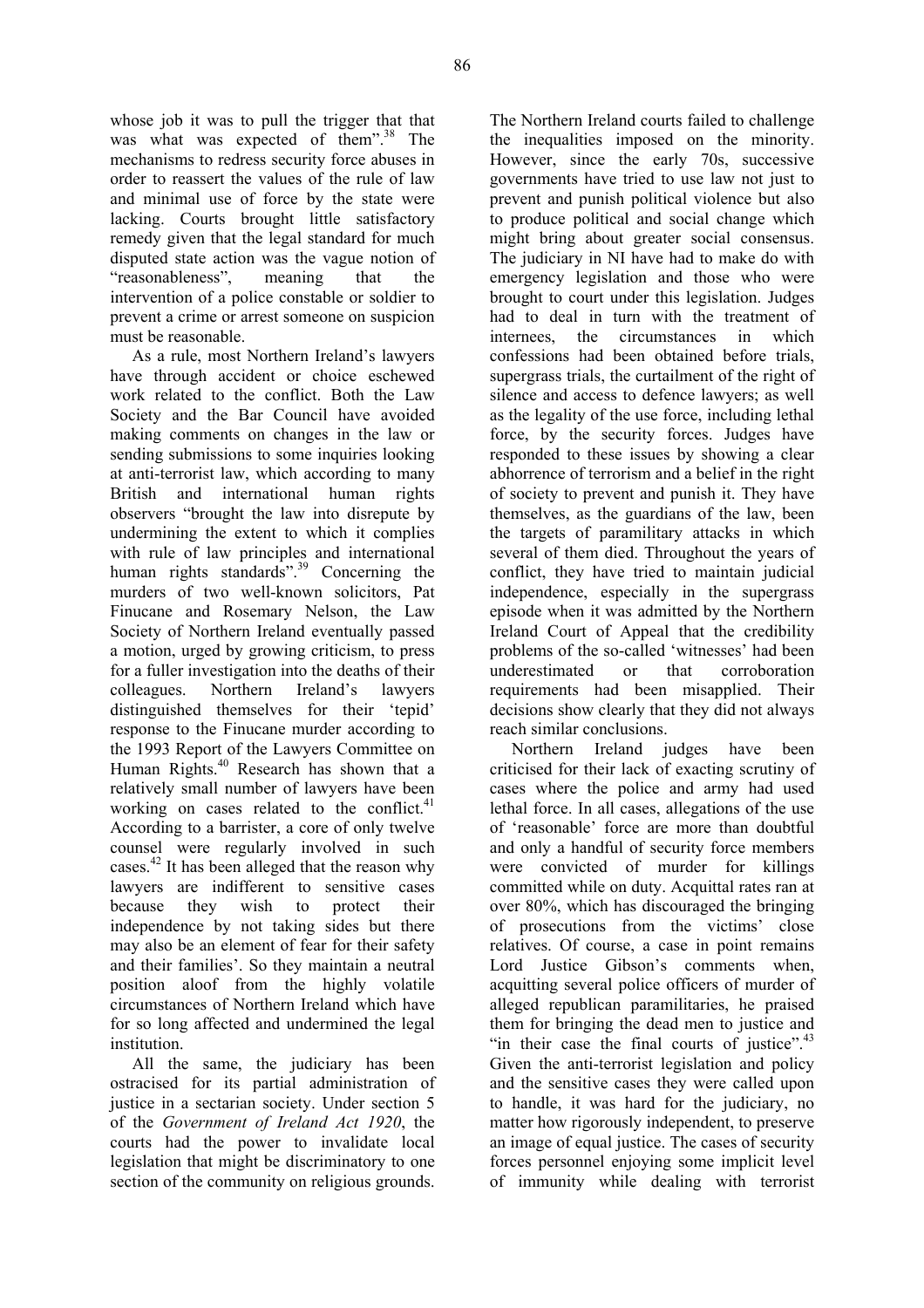suspects, has somewhat diluted and tainted the judiciary's idea of the law that should equally be applicable to all. Such cases have undermined the authority of the courts and the relevance of the law for all. Moreover, they have convinced nationalists that the law and the courts were unable to check the use of force by unionist security forces against them.

The Good Friday Agreement opened a new era for lawyers, the judiciary and the courts. In a transition period, reforming the criminal justice system had become a necessity, a task that was entrusted to a Review, 'a mechanism with an independent element' that was to make recommendations for a possible reform. This meant that the government still played a major role in it and that the Review would not have the independence enjoyed by the Patten Commission on the police reform. This became obvious in the final report which some expected could have been more ambitious. After decades of subservience to emergency provisions, the criminal justice system required a radical change, root and branch. The *Justice*  (*Northern Ireland*) *Act 2002* made provision for many of the Review recommendations: the appointment of an independent judicial appointments' commission, $44$  the new Prosecution Service for Northern Ireland,<sup>45</sup> the creation of the new offices of Attorney General for Northern Ireland,<sup>46</sup> Advocate General,  $47$ Chief Inspector for Criminal justice<sup>48</sup> and Lay Magistrate,49 reform of the youth justice system $^{50}$  and new regulations on the use of courtroom symbols, flags and oath of allegiance. $51$  All these changes aimed at a greater accountability and transparency. Moreover, the introduction of a Human Rights principles now entrenched in UK legislation is likely to develop a human rights culture among lawyers and the judiciary and change their approach to erstwhile criminal problems. The same may be said for all those concerned with the criminal justice system including the new PSNI personnel. Lawyers may not for long keep avoiding considering the genuine nature of the conflicts they will have to deal with and they may have to take into account and uphold values that may have a wider scope across the social and ideological spectrum. Yet, owing to the current institutional deadlock, few reforms have so far been implemented.

Outside the formal process, it is interesting to mention a specific transitional justice experiment that has been set up independently

to deal with youth justice. It is organised along specific rules to curb criminal activity: restorative justice schemes which are nonviolent alternatives to punishment beatings are being operated within some of the republican and loyalist working class areas.<sup>52</sup> The local organisations are Community Restorative Justice Ireland which started projects in 1999 and now operates in several parts of the province. Its counterpart is Greater Shankill Alternatives that deals with offenders from 10 to 18. These develop a contract that includes making amends to the victim, community reparation and strategies for self-improvement. The PSNI has also launched its own restorative justice projects that address retail theft and a variety of minor offences. Finally, the *Justice* (*Northern Ireland*) *Act 2002* establishes conferencing for juveniles, similar to that which is in operation in New Zealand and which was highly recommended by the Review.<sup>53</sup> The administration of the youth conferences is a new branch of the criminal justice system called the Youth Justice Agency which was started in March 2003, outside the full implementation of the Act. Thus there are two differing perspectives on restorative justice in Northern Ireland, either stemming from community-based schemes or statutorybased schemes, emphasising the community divide with distinctive needs and mutual distrust. Although that area of justice cannot for the time being find common ground among all the parties concerned, whether they be state or non-state agents, there is no denying that progress is being made towards establishing peace in the community.

Law has been a central issue in Northern Ireland's conflict and is likely to play a major role in the development of the province. It has to bear relation to the legal system in order to gain the confidence and respect of all. It will have to face major challenges as to accountability and justice in a democratic society reconciling a sharply divided community. All in all the field of criminal justice has undergone conducive changes while the local institutions have not yet been restored to allow a full implementation of the *Justice Act 2002.*

The debate about how to acknowledge and deal with the past is currently taking place in Northern Ireland though the political process remains unstable and volatile, which undercuts the potential for creating a wider reparation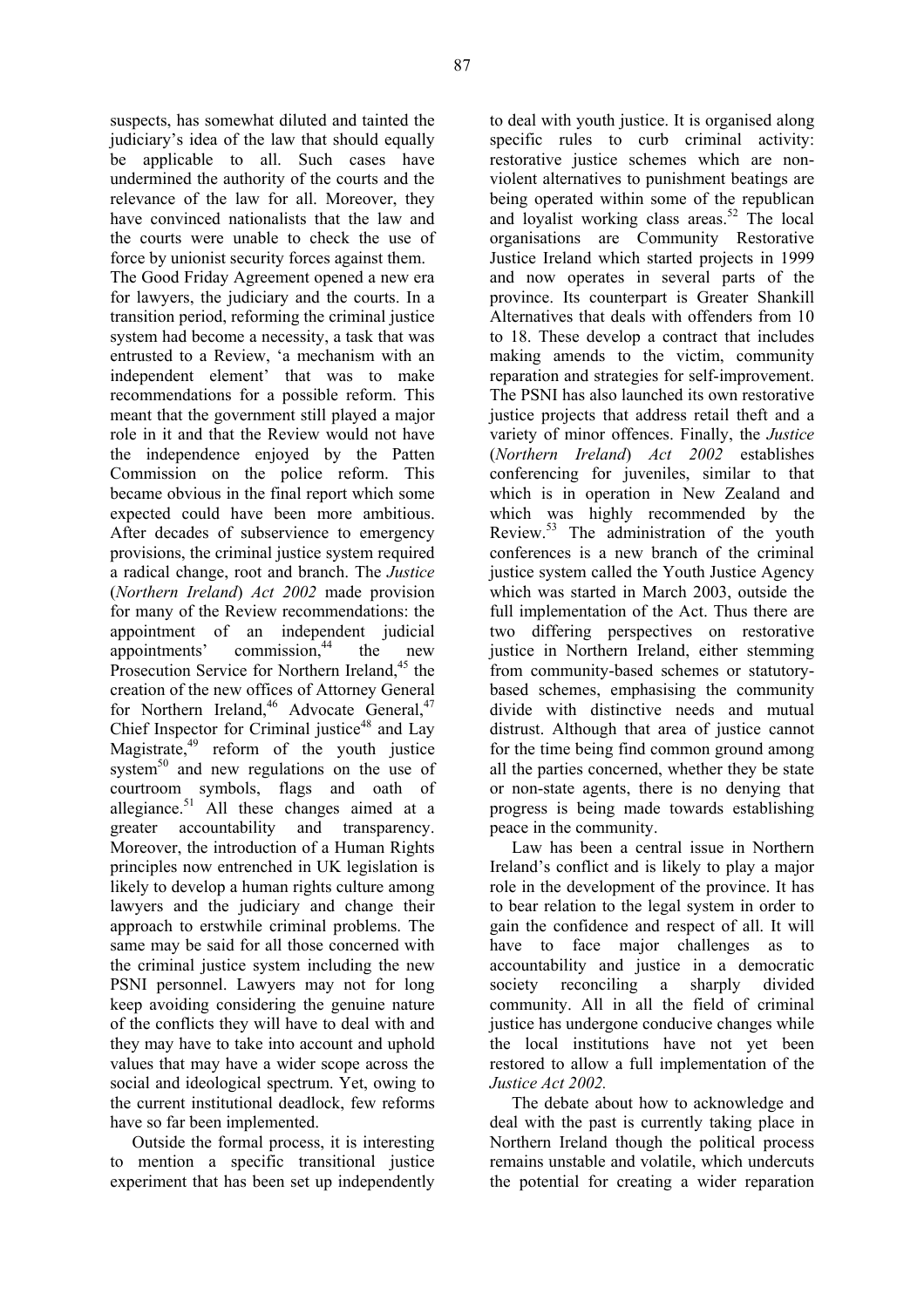policy. Even though the Good Friday Agreement finds itself in a deadlock and if a number of provisions still remain to be implemented, this paper has shown that major transformations have already taken place in a phase of transition. It shows that despite the institutional start-and-stop strategy, ordinary citizens are pressing for and committed to changes which many of them have been instrumental in achieving. Even though Northern Ireland is a case apart, transitional justice in Northern Ireland is more than mere theoretical debate among academic experts. Realistic projects have taken shape on the ground thanks to the involvement of local organisations whose strategy is geared to change and peacemaking. However, the state authorities have dragged their feet before

taking complementary measures outside the Agreement such as commissioning inquiries into major murder cases. On the whole they seem to be reluctant, as well as local political parties, to set up a Truth Commission to address the past which some would prefer to let it sink into oblivion. Though there is still frustration and anger at the grassroots level to establish truth and accountability, the peace building process is under way. Political engagement with the debate about dealing with the past, and a more open discussion about truth and justice issues from all sides and including the state, still needs to mature. Present political developments in Northern Ireland may eventually make for such peace building

8 South African Constitution, Epilogue.

<sup>11</sup> Weston Park Statement, 1 August 2001.

12 For example, the four joined cases of *Jordan, Kelly, McKerr* and *Shanaghan v. United Kingdom*, Application No. 24746/94; 30054/96; 28883/95; and 37715/97, respectively, judgement May 4, 2001. See, Fionnuala Ní Aoláin, *Accountability and the Right to Life in Northern Ireland Issue* 5 E.H.R.L.R. (2002).

<sup>13</sup> See www.nihc.org

 $\overline{a}$ 

<sup>14</sup> The Report of the Healing Through Remembering Project (HTR: Belfast, 2002), see http://www.healingthroughremembering.org

<sup>15</sup> The Report had been commissionned by Secretary of State for Northern Ireland Mo Mowlam in October 1997 and was released on 29 April 1998.

16 Bloomfield Report, *We Will Remember Them*, April 1978.

<sup>&</sup>lt;sup>1</sup> A.James McAdams (ed), *Transitional Justice and the Rule of Law in New Democracies*, Notre Dame, IN: University of Notre Dame Press, 1997.

<sup>&</sup>lt;sup>2</sup> Ultra vires [Latin: beyond powers] Describing an act by a public authority, company or other body that goes beyond the limits of the powers conferred on it. 'Ultra vires' acts are invalid. The 'ultra vires' doctrine applies to all powers, whether created by statute or by a private document or agreement. from *A Dictionary of Law*, OUP, 1994, p.410.

<sup>&</sup>lt;sup>3</sup> Ruti Teitel, *Transitional Justice*, Oxford : OUP, 2002.<br><sup>4</sup> M.O'Powe and J. Moore, *Human Pights on Duty, B* 

M.O'Rawe and L.Moore*, Human Rights on Duty: Principles for Better Policing: International Lessons for Northern Ireland*, Belfast : Committee on the Administration of Justice, December 1997.

<sup>&</sup>lt;sup>5</sup> Ameur Zemalli, "Reparations for Victims of violations of International Humanitarian Law", seminar on the Right to restitution, Compensation and Rehabilitation for Victims of Gross Violations of Human Rights and Fundamental Freedoms, Maastricht : Netherlandds Institute of Human Rights, 1992, 61-75.

United Nations, Economic and Social Council, The Right to Restitution, Compensation and Rehabilitation for Victims of Gross Violations of Human Rights and Fundamental freedms: Final Report by Theodor Van Boven, 2 July 1993.

<sup>&</sup>lt;sup>7</sup> Protocol Additional to the Geneva Conventions of 12 August 1949 and Relating to the Protection of Victims of InternationalArmed Conflicts (Protocol I) (1977), and Protocol Additional to the Geneva Conventions of 12 August 1949, and Relating to the Protection of Victimsof Non-International Artmed Conflicts (Ptotocol II) (1977). The two Protocols were actually signed in December 1977 but the Geneva Conventions Amendment Act 1995 providing for ratification was enacted after the Northern Ireland ceasefires.

*<sup>9</sup> Azanian Peoples'Organisation (AZAPO) and Others v. President of the Republic of South Africa and Others,* (1996), (4) SA LR 671 (CC).

<sup>&</sup>lt;sup>10</sup> House of Commons Official Report, 29 January 1998.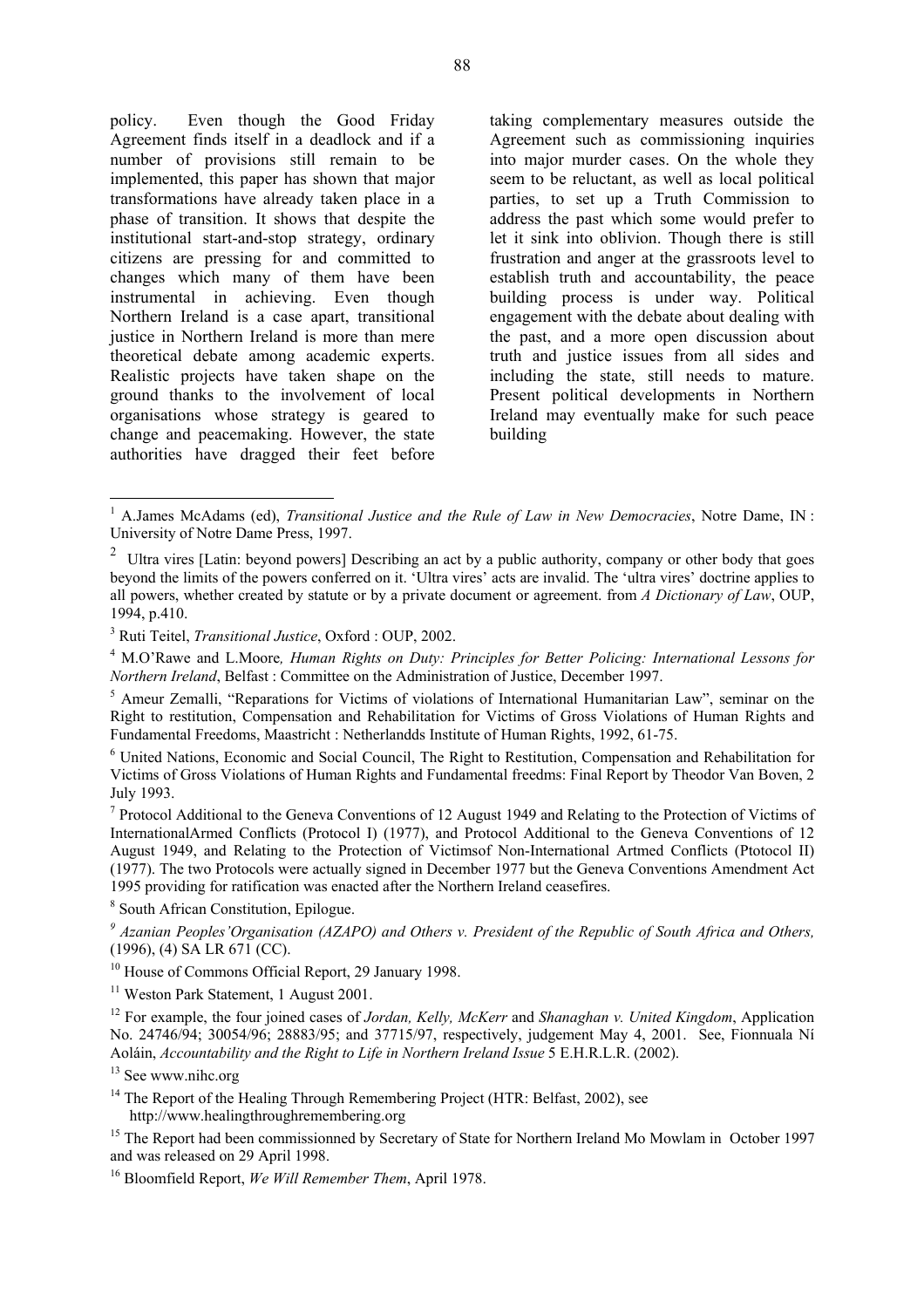<sup>17</sup> Hugh Jordan v. the United Kingdom (no. 24746/94), McKerr v. the United Kingdom (no. 28883/95), Kelly and others v. the United Kingdom (no. 30054/96), Shanaghan v. the United Kingdom (no. 37715/97), Judgement May 4, 2001; McShane v. the United Kingdom (no. 43290/98), Judgement May 28, 2002.

<sup>18</sup> See http://www.policeombudsman.org//Publicationsuploads<br><sup>19</sup> "Police Chief Calls for Truth and reconciliation in Ulster", *The Guardian*, 23 February 2004.<br><sup>20</sup> NI Commission « could heal the wounds », BBC News 18 Fe

<sup>21</sup> *The Irish Times*, 19 February 2004.<br><sup>22</sup> Recent figures put the final cost at over \$155m : see « Bloody Sunday Inquiry has cost £154m », *Belfast Telegraph*, 27 January 2005 Telegraph, 27 January 2005<br><sup>23</sup> The Irish Times, 15 April 2004.<br><sup>24</sup> Paul Murphy, *The Irish Times*, 2 June 2004.<br><sup>25</sup> "Lost lives : the stories of the men, women and children who died as a result of the Northern Ireland

Troubles", David McKittrick, Seamus Kelters, Brian Feeney and Chris Thornton. Edinburgh: Mainstream publishing company, 1999. ISBN 1-84018-227-X

<sup>26</sup> *Irish News*, 31 May 2004.<br><sup>27</sup> "No banana republic ways here, Mr Orde", *Newsletter*, 31 May 2004.

28 Northern Ireland (Sentences) Act 1998.

<sup>29</sup> Amnesty International, 1978, Report of an Amnesty International mission in Northern Ireland (it reaffirmed and presents new evidence of use of systematic torture by authorities in Northern Ireland). Bennett Report (1979) Report of the Committee of Inquiry into Police Interrogation Procedures in Northern Ireland. Cmnd. No. 7497. London: HMSO. The European Commission on Human Rights, 1978, found the British government guilty of torture of republican prisoners. The European Court of Human Rights, January 1978, however decided that the Commission was wrong to use the word 'torture' but did agree that the internees had been subjected to 'inhuman and degrading treatment'.

<sup>30</sup> The Independent Commission on Policing for Northern Ireland was set up on 3 June 1998.

<sup>31</sup> Police (Northern Ireland) Act 1998 and Police (Northern Ireland) Act 2000.

32 Patten Report, September 1999, p.7.

<sup>33</sup> "The Brixton Disorders – Report of an inquiry », the Rt Hon. The Lord Scarman, HMSO, London, 1981.

34 Nevin Farrell, *Belfast Telegraph*, 07 February 2005

<sup>35</sup> *Belfast Telegraph*, 28 November 2000.<br><sup>36</sup> Livingstone, Steven, in *Human Rights, Equality and Democratic Renewal in Northern Ireland* , Harvey Colin, (Edit.), Oxford: Hart Publishing, 2001, 150<br><sup>37</sup> http://cain.ulst.ac.uk/sutton/index.html

38 Stalker John, *Stalker,* Middlesex : Penguin, 1988.

39 Livingstone, Ibid., 137.

40 Lawyers Committee on Human Rights, Human Rights and Legal defense in Northern Ireland, 1993, 41.

41 Livingstone, Ibid., p.132.

<sup>42</sup> Morison.J. and Leith.P., *The Barrister's World*, Milton Keynes: Open University Press, 1992, p.40.<br><sup>43</sup> R. v. Montgomery, 1984. Lord Gibson and his wife were killed in a bomb attack by the IRA on 27 April 1987.

44 Justice (Northern Ireland) Act 2002, s.3

 $45$  Ibid, s. 29 (1)

 $46$  Ibid, s.22 (1)

 $47$  Ibid, s.27

 $48$  Ibid, s. 45

 $49$  Ibid, s.9

<sup>50</sup> Ibid, Part IV, ss.53-65.

 $51$  Ibid, Part V, ss.66-67.

52 McEvoy.K. and Mika.H., "Restorative Justice in Conflict: paramilitarism, community and the construction of legitimacy in Northern Ireland", *Contemporary Justice Review*, 2001, 4, (3-4), p.291-319.

53 Criminal Justice Review Group, 2000, p.205.